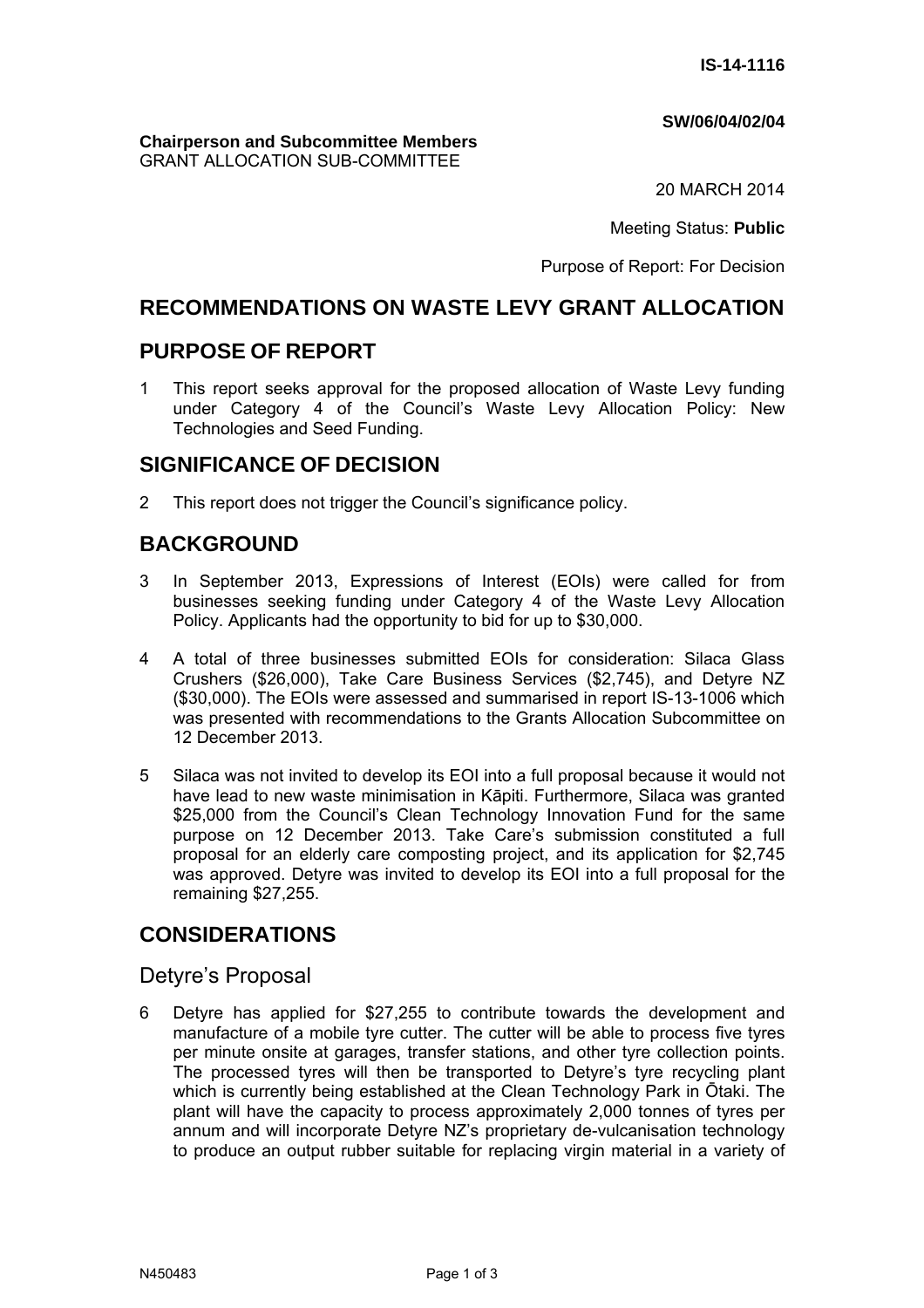applications such as grips, wheels, bumpers, and battery supports. The plant is expected to be operational by May 2014 and will employ ten full-time staff.

7 The cutter will form a key component of Detyre's tyre recycling process. Construction of the cutter commenced in December 2013 at Riverbank Engineering, Ōtaki. The total cost of this phase of the project is in the order of \$100,000 with the majority met by private investment.

#### Assessment against the Policy

- 8 Please refer to Appendix 1 for the requirements of Category 4 projects under the Policy. Detyre's proposal incorporates proven existing technologies and processes. The full business case is attached as Appendix 2.
- 9 Detyre has been approached by several parties who operate tyre collection points and wish to employ Detyre's services. It is acknowledged by the waste industry, that there is a lack of satisfactory options for end-of-life tyre south of Auckland; access to the required amount of tyres (2,000 tonnes per annum) is unlikely to be a barrier.
- 10 A costs and revenue projection for the project was developed by Graeme Wright & Associates and submitted to Council officers. The projection shows that the project is expected to be viable; this was verified by the Council's Financial Planning Accountant. For reasons of commercial sensitivity, the projection will be circulated to Subcommittee members independent of this report.
- 11 The lack of satisfactory end-of-life tyre options coupled with the sheer number of tyres produced in the lower North Island provides contingency against rising resource costs. Detyre is in discussions with a range of end-users for its recycled rubber products. If local markets fail, Detyre's products have value as an export commodity.
- 12 Detyre reports that it is a registered collector, transporter, and processor under the Tyrewise product stewardship scheme. The scheme was finalised by industry members in August 2013 and is currently awaiting approval from the Minister for the Environment. When implemented, a levy of \$5.50 per unit will be applied to all tyres that enter the country; the money will be used to fund the endof-life collection and processing of tyres by registered operators.
- 13 Detyre has ambitious plans to upscale the plant in 2016 to be able to process 20,000 tonnes of tyres per annum (approximately forty percent of the New Zealand end-of-life tyre market); this would create approximately fifty jobs for local people. More than seventy-five percent of the total investment (in the order of \$2,000,000) would be directed into locally supplied parts and labour.
- 14 It is recommended that Detyre's application for \$27,255 is approved for funding.

## Financial Considerations

15 The Council is required to spend Levy funding in accordance with its action list in the Wellington Region Waste Management and Minimisation Plan (WMMP). Distribution of funding through the Category 4 contestable grants process is action KC3 in the WMMP. A total of \$30,000 was available under Category 4 in 2013/14. \$2,745 was granted to Take Care Business Services which left a total of \$27,255 available for allocation. This report's recommendations would result in a full allocation of the available funds in the New Technologies and Seed Funding Category for 2013/14.